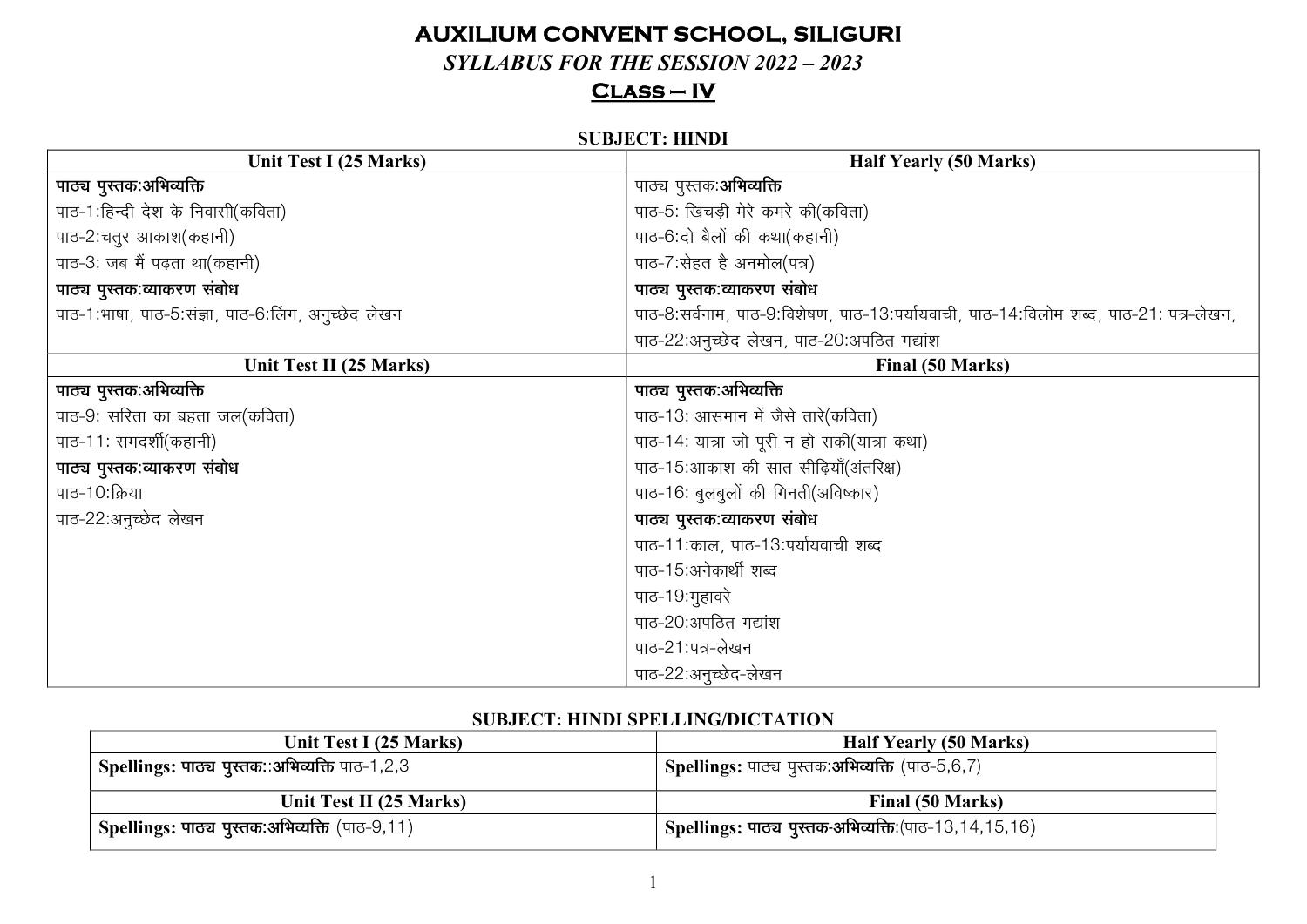| Unit Test I (25 Marks)                     | <u>SUDJECT, ETGERIT ETTIGUTGE JDVVK, VURKITAI EREISH GIAMMAI (DVVKTV JJ</u><br><b>Half Yearly (50 Marks)</b> |  |
|--------------------------------------------|--------------------------------------------------------------------------------------------------------------|--|
| Ch 4: Sentences-Their two parts            | Ch 14: Pronoun and It's Kinds.                                                                               |  |
| Ch 5: Kinds of Sentences.                  | Ch 19: Subject-Verb Concord.                                                                                 |  |
| Ch 10: Nouns I- Concrete and Abstract      | Ch 24: Adjectives- Various Types.                                                                            |  |
| Ch 11: Nouns II- Countable and Uncountable | Ch 29: Prepositions-Their Uses.                                                                              |  |
| Ch 16: Nouns- Genders                      | Ch 30: Verbs and Prepositions- Phrasal Verbs.                                                                |  |
| Ch 17: Finite and Auxiliary Verbs          | Ch 34 (iii): One word for many                                                                               |  |
| Ch 23: Articles- Definite and Indefinite.  | <b>Revision Chapters:</b>                                                                                    |  |
|                                            | Ch 16: Nouns- Gender                                                                                         |  |
|                                            | Ch 23: Articles- Definite and Indefinite                                                                     |  |
|                                            |                                                                                                              |  |
|                                            | <b>Informal Letter Writing and Comprehension (Unseen)</b>                                                    |  |
| Unit Test II (25 Marks)                    | Final (50 Marks)                                                                                             |  |
| Ch 25: Comparison of Adjectives.           | Ch 15: Nouns and Pronouns-Numbers.                                                                           |  |
| Ch 26: Adverbs- Various Types.             | Ch 20: Tenses of Verbs (Simple and Continuous)                                                               |  |
| Ch 31: Conjunctions.                       | Ch 21: Different Forms of Verbs.                                                                             |  |
| <b>Revision Chapters</b>                   | Ch 22: Active and Passive Voice                                                                              |  |
| Ch 17: Finite Verbs and Auxiliary Verbs.   | <b>Revision Chapters:</b>                                                                                    |  |
| Ch 19: Subject- Verb Concord.              | Ch 23: Articles- Definite and Indefinite                                                                     |  |
|                                            | Ch 29: Prepositions- Their Uses.                                                                             |  |
|                                            | Extra Chapter: Synonyms and Antonyms                                                                         |  |
|                                            |                                                                                                              |  |
|                                            | <b>Paragraph Writing and Comprehension (Unseen)</b>                                                          |  |

#### **SUBJECT: ENGLISH LANGUAGE [Book: Wonderful English Grammar (Book IV)]**

#### **SUBJECT: SCIENCE [Book: Science Panorama-4]**

| Unit Test I (25 Marks)         | <b>Half Yearly (50 Marks)</b>                         |  |
|--------------------------------|-------------------------------------------------------|--|
| Ch 1: Human Body: Food We Eat. | Ch 3: Human Body: The Digestive and Excretory System. |  |
| Ch 2: Human Body: The Teeth.   | Ch 4: Adaptations in Animals.                         |  |
|                                | Ch 5: Adaptations in Plants.                          |  |
|                                | Ch 6: Plants in the Surroundings and Environment.     |  |
| Unit Test II (25 Marks)        | Final (50 Marks)                                      |  |
| Ch 7: Air                      | Ch 9: Light and Shadow.                               |  |
| Ch 8: Materials and Solutions  | Ch 10: Measurement.                                   |  |
|                                | Ch 11: Push and Pull.                                 |  |
|                                | Ch 12: Friction                                       |  |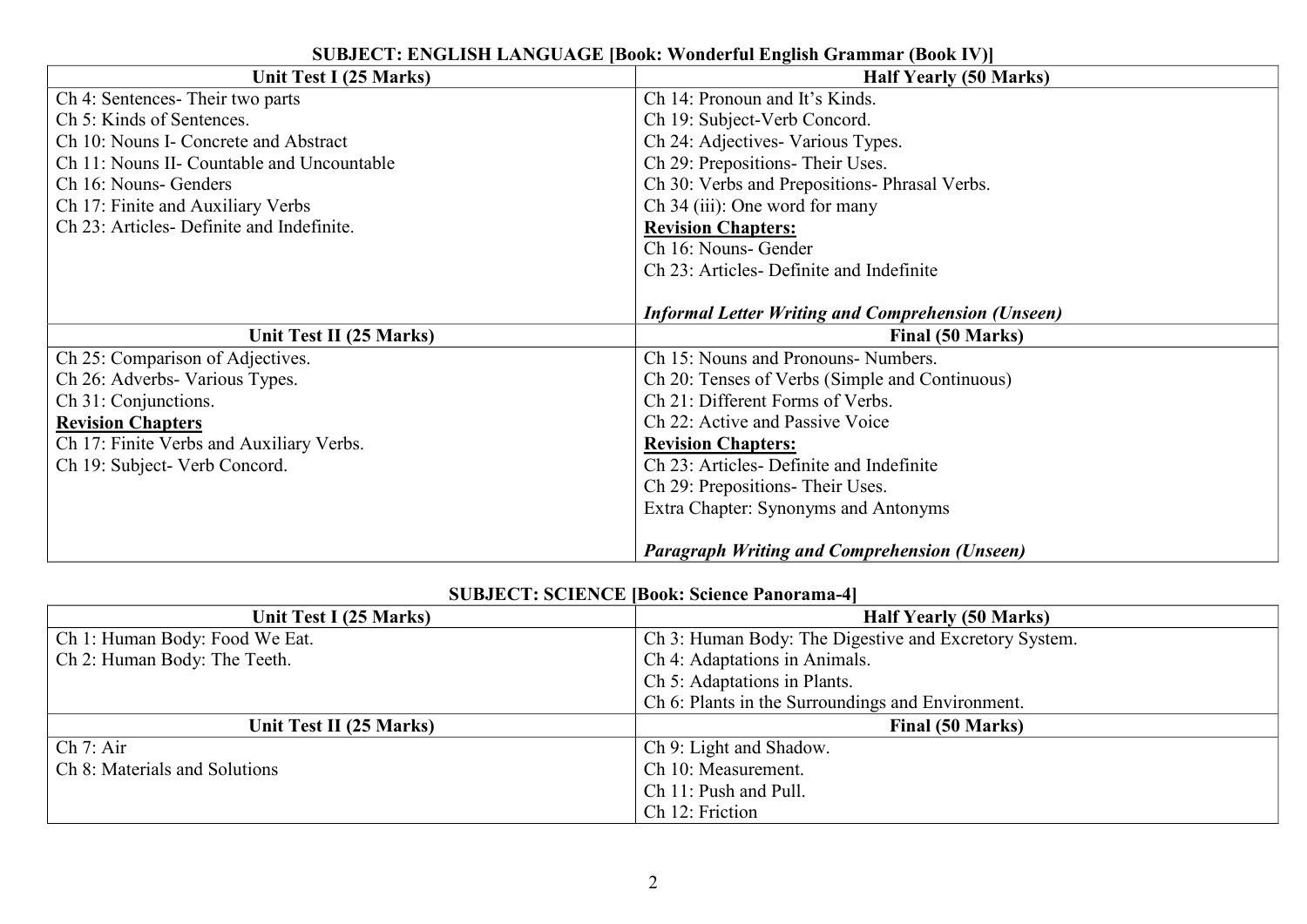## **SUBJECT: COMPUTER [Book: Logix 4]**

| Unit Test I (25 Marks)                         | <b>Half Yearly (50 Marks)</b>                              |
|------------------------------------------------|------------------------------------------------------------|
| Ch 1: Computer- A Storage and Memory Device    | Ch 3: Tools of Word Processor, Ch 4: Formatting a Document |
| Ch 2: GUI Operating System- Desktop Management | Worksheet 1 and 2 (Page 44)                                |
|                                                | <b>Revision Chapters:</b>                                  |
|                                                | Ch 1: Computer- A Storage and Memory Device                |
|                                                | Ch 2: GUI Operating System - Desktop Management            |
|                                                | [Total: 40 (Theory) + 10 (Practical)]                      |
| Unit Test II (25 Marks)                        | <b>Final (50 Marks)</b>                                    |
| Ch 5: The Internet- Web Browser                | Ch 6: Microsoft Power point                                |
| Ch 7: Step Wise Thinking                       | Ch 8: Features of File Management                          |
| <b>Revision Chapter:</b>                       | Worksheet 3 and 4 (Page 83)                                |
| Ch 4: Formatting a Document                    | <b>Revision Chapters:</b>                                  |
|                                                | Ch 5: The Internet- Web Browser                            |
|                                                | Ch 7: Step Wise Thinking                                   |
|                                                | [Total: 40 (Theory) + 10 (Practical)]                      |

## **SUBJECT: MATHEMATICS [Book: Understanding Mathematics]**

| Unit Test I (25 Marks)                 | <b>Half Yearly (50 Marks)</b>                                              |  |
|----------------------------------------|----------------------------------------------------------------------------|--|
| Ch 2: Number and Number Names.         | Ch 6: Multiplication, Ch 7: Division, Ch 12: Measurement of Weight (Mass), |  |
| Ch 3: Roman Numerals.                  | Ch 13: Measurement of Capacity                                             |  |
| Ch 4: Addition                         | Ch 16: Geometry (Pg 168 to 178, till Ex-66), Ch 17: Patterns               |  |
| Ch 5: Subtraction                      | <b>Revision Chapter:</b>                                                   |  |
|                                        | Ch 5: Subtraction                                                          |  |
| Mental Maths: Ex (1 to 15)             |                                                                            |  |
| <b>Multiplication Tables (2 to 13)</b> | Mental Maths: Ex (16 to 40)                                                |  |
|                                        | <b>Multiplication Tables (2 to 20)</b>                                     |  |
| Unit Test II (25 Marks)                | <b>Final (50 Marks)</b>                                                    |  |
| Ch 8: Factors and Multiples.           | Ch 9: Common Fractions (C.W. Copy to be followed as well)                  |  |
| Ch 10: Decimals.                       | Ch 11: Money                                                               |  |
| Ch 15: Measurement of Time.            | Ch 14: Measures of Length                                                  |  |
|                                        | Ch 16: Geometry (Pg-178 to 200) [C.W. Copy to be followed as well]         |  |
| Mental Maths: Ex (41 to 50)            | Ch 18: Data Handling                                                       |  |
|                                        | <b>Revision Chapter:</b>                                                   |  |
|                                        | Ch 8: Factors and Multiples                                                |  |
|                                        | Ch 10: Decimals                                                            |  |
|                                        |                                                                            |  |
|                                        | Mental Maths: Ex (51 to 68)                                                |  |
|                                        | <b>Multiplication Tables (2 to 20)</b>                                     |  |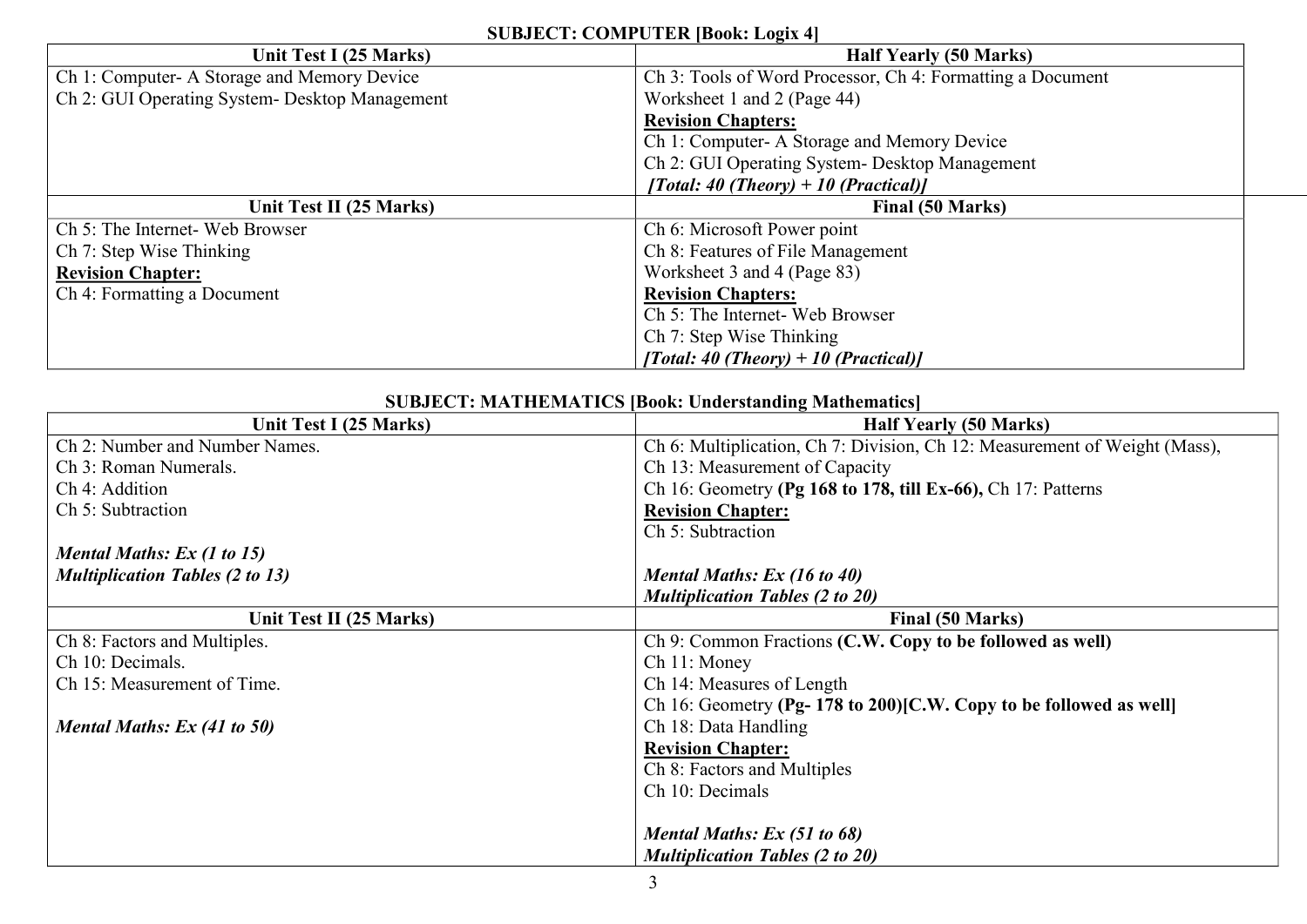## **SUBJECT: BENGALI SPELLING/DICTATION**

| Unit Test I (25 Marks)   | <b>Half Yearly (50 Marks)</b> |  |
|--------------------------|-------------------------------|--|
| নবযুগ সাহিত্য -          | নবযুগ সাহিত্য -               |  |
| Chapter $-1$ , 3 (Prose) | Chapter - 6, 8 (Poem)         |  |
| Chapter $-2,4$ (Poem)    | Chapter $-7, 9$ (Prose)       |  |
| Unit Test II (25 Marks)  | Final (50 Marks)              |  |
| ' নবযুগ সাহিত্য -        | নবযুগ সাহিত্য -               |  |
| Chapter - 10, 12 (Poem)  | Chapter - 14, 16 (Poem)       |  |
| Chapter $-13$ (Prose)    | Chapter - 15, 19 (Prose)      |  |

| <b>SUBJECT: VALUE EDUCATION [Book: Inspiration for Life]</b> |                               |  |
|--------------------------------------------------------------|-------------------------------|--|
| Unit Test I (25 Marks)                                       | <b>Half Yearly (50 Marks)</b> |  |
| Ch 1: God Loves Us                                           | Ch 3: Healthy Living          |  |
| Ch 2: Disciplined Living                                     | Ch 4: The Face of God         |  |
| Ch 3: Healthy Living                                         | Ch 5: Serve the Poor          |  |
|                                                              | Ch 6: Do not be Miserly       |  |
|                                                              | Ch 7: Being Thankful          |  |
|                                                              | <b>Prayer Before Class</b>    |  |
| Unit Test II (25 Marks)                                      | Final (50 Marks)              |  |
| Ch 8: Be Generous                                            | Ch 9: Be United.              |  |
| Ch 9: Be United                                              | Ch 10: Self Esteem            |  |
|                                                              | Ch 11: Performing Together    |  |
|                                                              | Ch 12: Freedom is Precious    |  |
|                                                              | Ch 13: Mother Teresa          |  |
|                                                              | <b>Prayer To Our Father</b>   |  |

|  | <b>SUBJECT: SOCIAL STUDIES [Book: Themes in Social Studies]</b> |
|--|-----------------------------------------------------------------|
|--|-----------------------------------------------------------------|

| Unit Test I (25 Marks)                          | <b>Half Yearly (50 Marks)</b>                                                  |  |
|-------------------------------------------------|--------------------------------------------------------------------------------|--|
| Ch 1: Story of the Past-History                 | Ch 6: Movements of the Earth                                                   |  |
| Ch 2: Evidences in History- Sources of History. | Ch 7: Domains of the Earth: Lithosphere and Hydrosphere.                       |  |
| Ch 4: Responsibilities of a Good Citizen (1)    | Ch 8: Domains of the Earth: Atmosphere and Biosphere.                          |  |
| Ch 5: Responsibilities of a Good Citizen (2)    | Ch 9: Major Landforms and Water Bodies.                                        |  |
|                                                 | Ch 10: Types of Elements of Maps.                                              |  |
|                                                 | Ch 11: Location of States on the Map of India.                                 |  |
| Unit Test II (25 Marks)                         | <b>Final (50 Marks)</b>                                                        |  |
| Ch 12: States of India $(1)$                    | Ch 15: Natural Vegetation., Ch 16: Agriculture-Types of Crops., Ch 17: India-  |  |
| Ch 13: States of India $(2)$                    | Physical Divisions., Ch 18: Major Rivers of India., Ch 19: Unity in Diversity. |  |
| Ch 14: Climate.                                 | Ch 20: Pollution and it's Impact.                                              |  |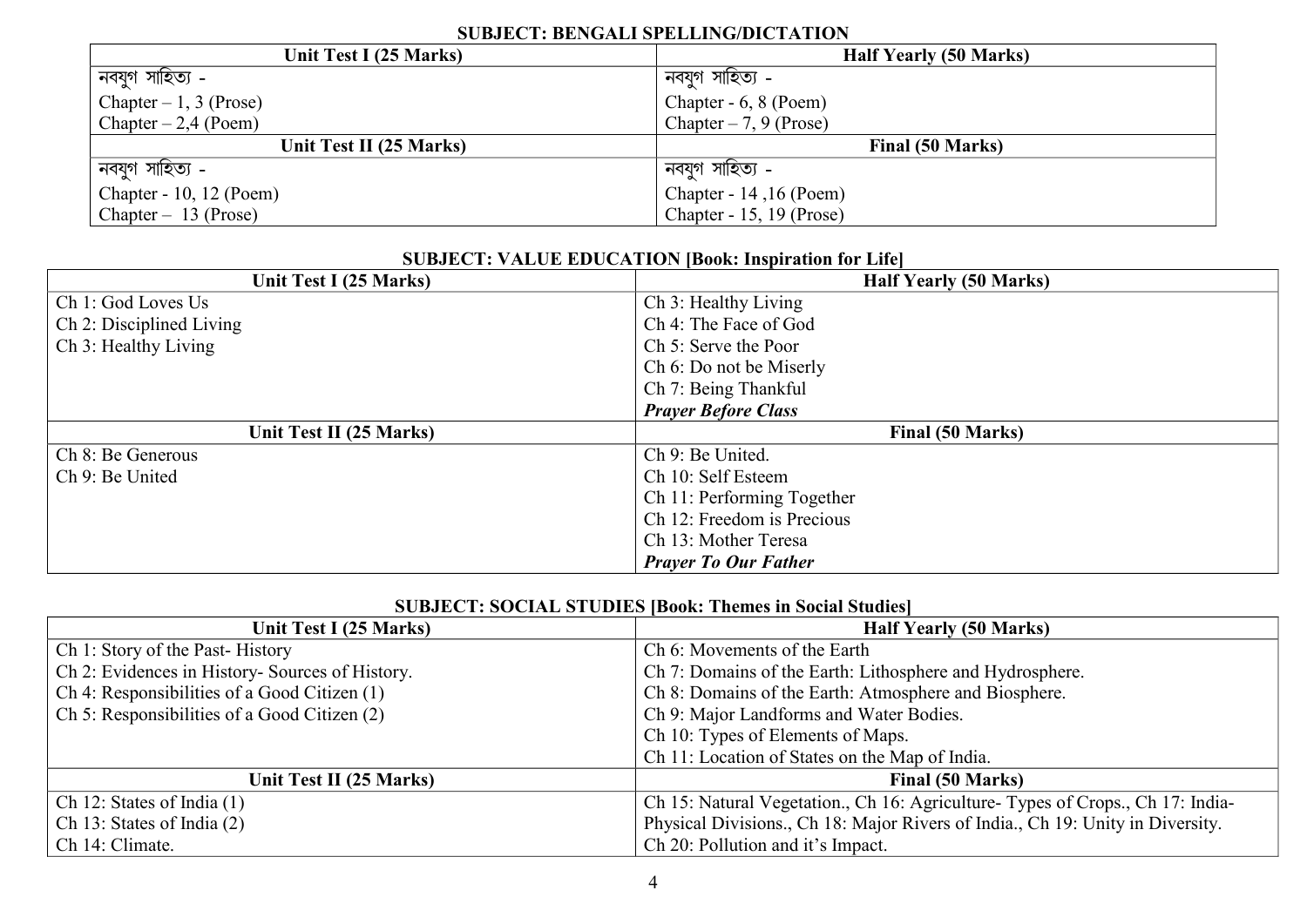### **SUBJECT: SUPW [Book: Master Stroke]**

| <b>Half Yearly</b><br>Final    |                                          |
|--------------------------------|------------------------------------------|
| Master Stroke-Page 3 to 25     | 1. Master Stroke-Page 26 to 48           |
| Anything out of Waste Material | 2. Anything of your choice with popsicle |
| Paper Wall Hanging<br>$\sim$ . | Mosaic Art New Year Card                 |

### **SUBJECT: GENERAL KNOWLEDGE [Book: Inside Out- 4]**

|                                                                           | Unit Test I (25 Marks)                                                 | <b>Half Yearly (50 Marks)</b>                                                                                                                                                                                                                                                                                                                                  |                       |
|---------------------------------------------------------------------------|------------------------------------------------------------------------|----------------------------------------------------------------------------------------------------------------------------------------------------------------------------------------------------------------------------------------------------------------------------------------------------------------------------------------------------------------|-----------------------|
| Ch 1: A Peak into the Vast Space                                          | Ch 10: Flags of the World                                              | Ch 16: Indian Trivia                                                                                                                                                                                                                                                                                                                                           | Ch 24: Measurement    |
| Ch 2: Space Facts                                                         | Ch 11: World Pioneers                                                  | Ch 17: Places of Interest                                                                                                                                                                                                                                                                                                                                      | Ch 25: Metric System  |
| Ch 3: India in Space                                                      | Ch 12: Scientists                                                      | Ch 18: National Parks                                                                                                                                                                                                                                                                                                                                          | Ch 26: Computer Quiz  |
| Ch 4: World Sobriquets                                                    | Ch 13: Great Personalities                                             | Ch 19: Indian Sobriquets                                                                                                                                                                                                                                                                                                                                       | Ch 27: Computer Terms |
| Ch 5: Old Names                                                           | Ch 14: Know India                                                      | Ch 20: Festivals                                                                                                                                                                                                                                                                                                                                               | Ch 28: Plants         |
| Ch 6: Homes of Country Heads                                              | Ch 15: Discover India                                                  | Ch 21: Fun Science                                                                                                                                                                                                                                                                                                                                             | Ch 29: More on Plants |
| Ch 7: Landmarks of the World                                              |                                                                        | Ch 22: More Fun with Science                                                                                                                                                                                                                                                                                                                                   | Ch 30: Plant Types    |
| Ch 8: Largest and Biggest                                                 |                                                                        | Ch 23: Human Body                                                                                                                                                                                                                                                                                                                                              | Ch 31: Green Puzzle   |
| Ch 9: Countries, Capitals and Currencies                                  |                                                                        |                                                                                                                                                                                                                                                                                                                                                                |                       |
|                                                                           | Unit Test II (25 Marks)                                                | Final (50 Marks)                                                                                                                                                                                                                                                                                                                                               |                       |
|                                                                           | Ch 32: Habitat or Homes of Animals, Ch 33: Animals, Ch 34: Blue Whale- |                                                                                                                                                                                                                                                                                                                                                                |                       |
| Facts, Ch 35: Birds, Ch 36: Animal Trivia, Ch 37: Weather, Ch 38: Weather |                                                                        | Ch 47: Literature, Ch 48: Library, Ch 49: Subjects of Study at School, Ch 50:<br>Professions as Occupations, Ch 51: Homophones, Ch 52: More Homophones, Ch<br>53: Insert and See, Ch 54: Compound Words, Ch 55: Collective Nouns, Ch 56:<br>Food Trivia, Ch 57: Food Quantifiers, Ch 58: Hindu Mythology, Ch 59:<br>International Awards, Ch 60: Indian Awards |                       |
| Wisdom, Ch 39: Water Conversation, Ch 40: Reduce, Reuse and Recycle       |                                                                        |                                                                                                                                                                                                                                                                                                                                                                |                       |
| Ch 41: Natural Disasters, Ch 42: Natural Resources, Ch 43: Sports Know-   |                                                                        |                                                                                                                                                                                                                                                                                                                                                                |                       |
| How, Ch 44: More On Sports, Ch 45: Indian Sports Personalities, Ch 46:    |                                                                        |                                                                                                                                                                                                                                                                                                                                                                |                       |
| <b>International Sports Awards</b>                                        |                                                                        |                                                                                                                                                                                                                                                                                                                                                                |                       |

## **SUBJECT: LITERATURE IN ENGLISH [Book: Engaging English-4 by Ruby Bose (Book + Workbook)]**

| Unit Test I (25 Marks)                                               | <b>Half Yearly (50 Marks)</b>                                                 |
|----------------------------------------------------------------------|-------------------------------------------------------------------------------|
| Ch 1: Heidi, Ch 2: A Noble Dog, Ch 3: Grandad's Gadget (Poem), Ch 4: | Ch 6: Rainmaking, Ch 7: The Recycling Rap (Poem), Ch 8: A Crow in the House., |
| Guno and Koyo.                                                       | Ch 9: Life Cycle of a Butterfly (Poem), Ch 10: Oliver Goes to London.         |
| Unit Test II (25 Marks)                                              | Final (50 Marks)                                                              |
| Ch 11: The Naga Dragon's Lair.                                       | Ch 5: Bread Making. (Poem)                                                    |
| Ch 12: The Sound Collector (Poem)                                    | Ch 15: How the Leopard Got His Spots.                                         |
| Ch 13: The Wizard of Oz.                                             | Ch 16: The Girl Who Stepped on the Loaf.                                      |
| Ch 14: The Lighthouse (Poem)                                         | Ch 17: My Elephant is Missing (Poem)                                          |
|                                                                      | Ch 18: Harriet and the Underground Railroad.                                  |